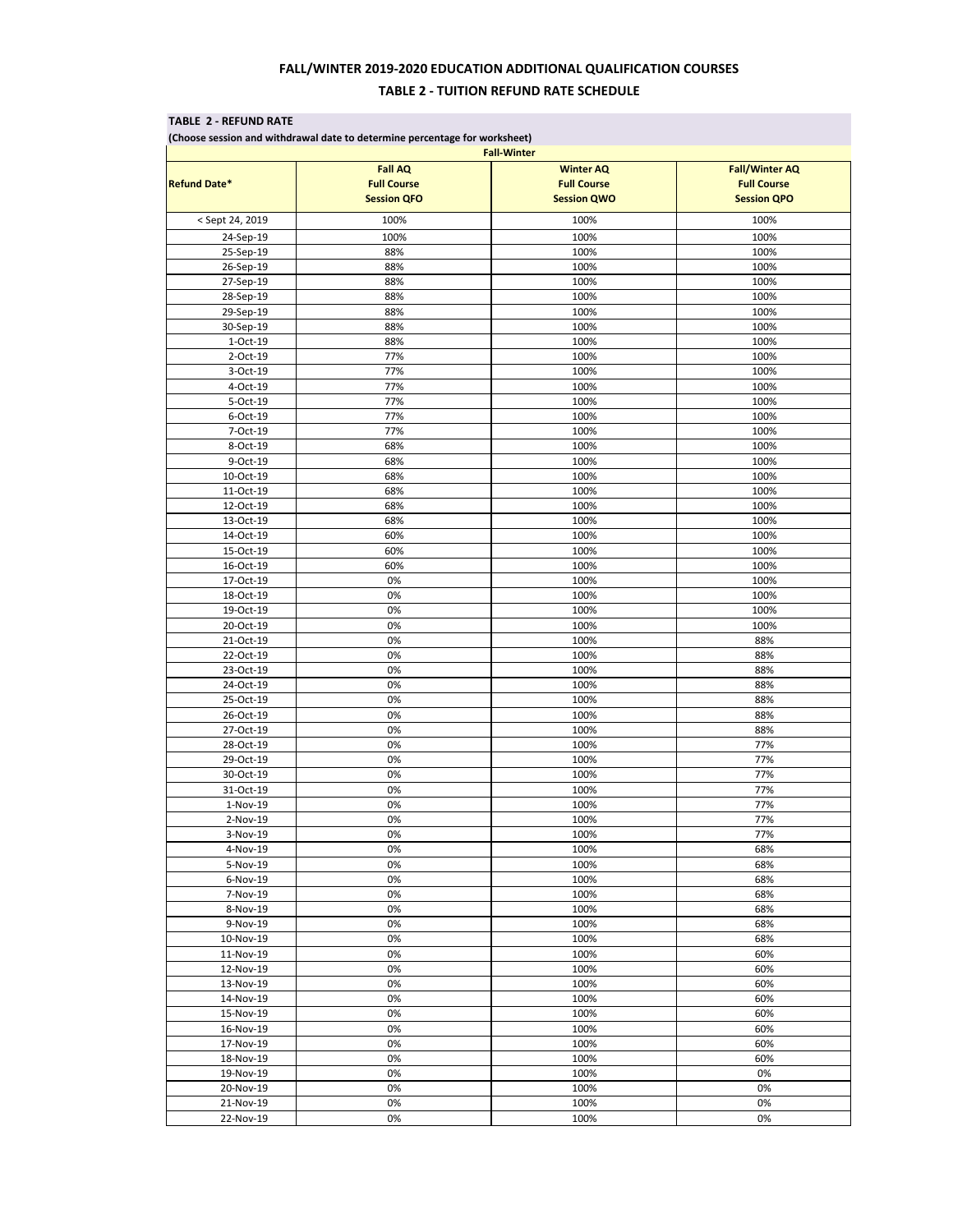## **FALL/WINTER 2019-2020 EDUCATION ADDITIONAL QUALIFICATION COURSES TABLE 2 - TUITION REFUND RATE SCHEDULE**

| (Choose session and withdrawal date to determine percentage for worksheet)<br><b>Fall-Winter</b> |           |      |      |    |  |  |
|--------------------------------------------------------------------------------------------------|-----------|------|------|----|--|--|
|                                                                                                  |           |      |      |    |  |  |
| <b>Refund Date*</b>                                                                              |           |      |      |    |  |  |
|                                                                                                  | 23-Nov-19 | 0%   | 100% | 0% |  |  |
| 24-Nov-19                                                                                        | 0%        | 100% | 0%   |    |  |  |
| 25-Nov-19                                                                                        | 0%        | 100% | 0%   |    |  |  |
| 26-Nov-19                                                                                        | 0%        | 100% | 0%   |    |  |  |
| 27-Nov-19                                                                                        | 0%        | 100% | 0%   |    |  |  |
| 28-Nov-19                                                                                        | 0%        | 100% | 0%   |    |  |  |
| 29-Nov-19                                                                                        | 0%        | 100% | 0%   |    |  |  |
| 30-Nov-19                                                                                        | 0%        | 100% | 0%   |    |  |  |
| 1-Dec-19                                                                                         | 0%        | 100% | 0%   |    |  |  |
| 2-Dec-19                                                                                         | 0%        | 100% | 0%   |    |  |  |
| 3-Dec-19                                                                                         | 0%        | 100% | 0%   |    |  |  |
| 4-Dec-19                                                                                         | 0%        | 100% | 0%   |    |  |  |
| 5-Dec-19                                                                                         | 0%        | 100% | 0%   |    |  |  |
| 6-Dec-19                                                                                         | 0%        | 100% | 0%   |    |  |  |
| 7-Dec-19                                                                                         | 0%        | 100% | 0%   |    |  |  |
| 8-Dec-19                                                                                         | 0%        | 100% | 0%   |    |  |  |
| 9-Dec-19                                                                                         | 0%        | 100% | 0%   |    |  |  |
| 10-Dec-19                                                                                        | 0%        | 100% | 0%   |    |  |  |
| 11-Dec-19                                                                                        | 0%        | 100% | 0%   |    |  |  |
| 12-Dec-19                                                                                        | 0%        | 100% | 0%   |    |  |  |
| 13-Dec-19                                                                                        | 0%        | 100% | 0%   |    |  |  |
| 14-Dec-19                                                                                        | 0%        | 100% | 0%   |    |  |  |
| 15-Dec-19                                                                                        | 0%        | 100% | 0%   |    |  |  |
| 16-Dec-19                                                                                        | 0%        | 100% | 0%   |    |  |  |
| 17-Dec-19                                                                                        | 0%        | 100% | 0%   |    |  |  |
| 18-Dec-19                                                                                        | 0%        | 100% | 0%   |    |  |  |
| 19-Dec-19                                                                                        | 0%        | 100% | 0%   |    |  |  |
| 20-Dec-19                                                                                        | 0%        | 100% | 0%   |    |  |  |
| 21-Dec-19                                                                                        | 0%        | 100% | 0%   |    |  |  |
| 22-Dec-19                                                                                        | 0%        | 100% | 0%   |    |  |  |
| 23-Dec-19                                                                                        | 0%        | 100% | 0%   |    |  |  |
| 24-Dec-19                                                                                        | 0%        | 100% | 0%   |    |  |  |
| 25-Dec-19                                                                                        | 0%        | 100% | 0%   |    |  |  |
| 26-Dec-19                                                                                        | 0%        | 100% | 0%   |    |  |  |
| 27-Dec-19                                                                                        | 0%        | 100% | 0%   |    |  |  |
| 28-Dec-19                                                                                        | 0%        | 100% | 0%   |    |  |  |
| 29-Dec-19                                                                                        | 0%        | 100% | 0%   |    |  |  |
| 30-Dec-19                                                                                        | 0%        | 100% | 0%   |    |  |  |
| 31-Dec-19                                                                                        | 0%        | 100% | 0%   |    |  |  |
| $1-Jan-20$                                                                                       | 0%        | 100% | 0%   |    |  |  |
| 2-Jan-20                                                                                         | 0%        | 100% | 0%   |    |  |  |
| $3-Jan-20$                                                                                       | 0%        | 100% | 0%   |    |  |  |
| 4-Jan-20                                                                                         | 0%        | 100% | 0%   |    |  |  |
| 5-Jan-20                                                                                         | 0%        | 100% | 0%   |    |  |  |
| $6$ -Jan-20                                                                                      | 0%        | 100% | 0%   |    |  |  |
| 7-Jan-20                                                                                         | 0%        | 100% | 0%   |    |  |  |